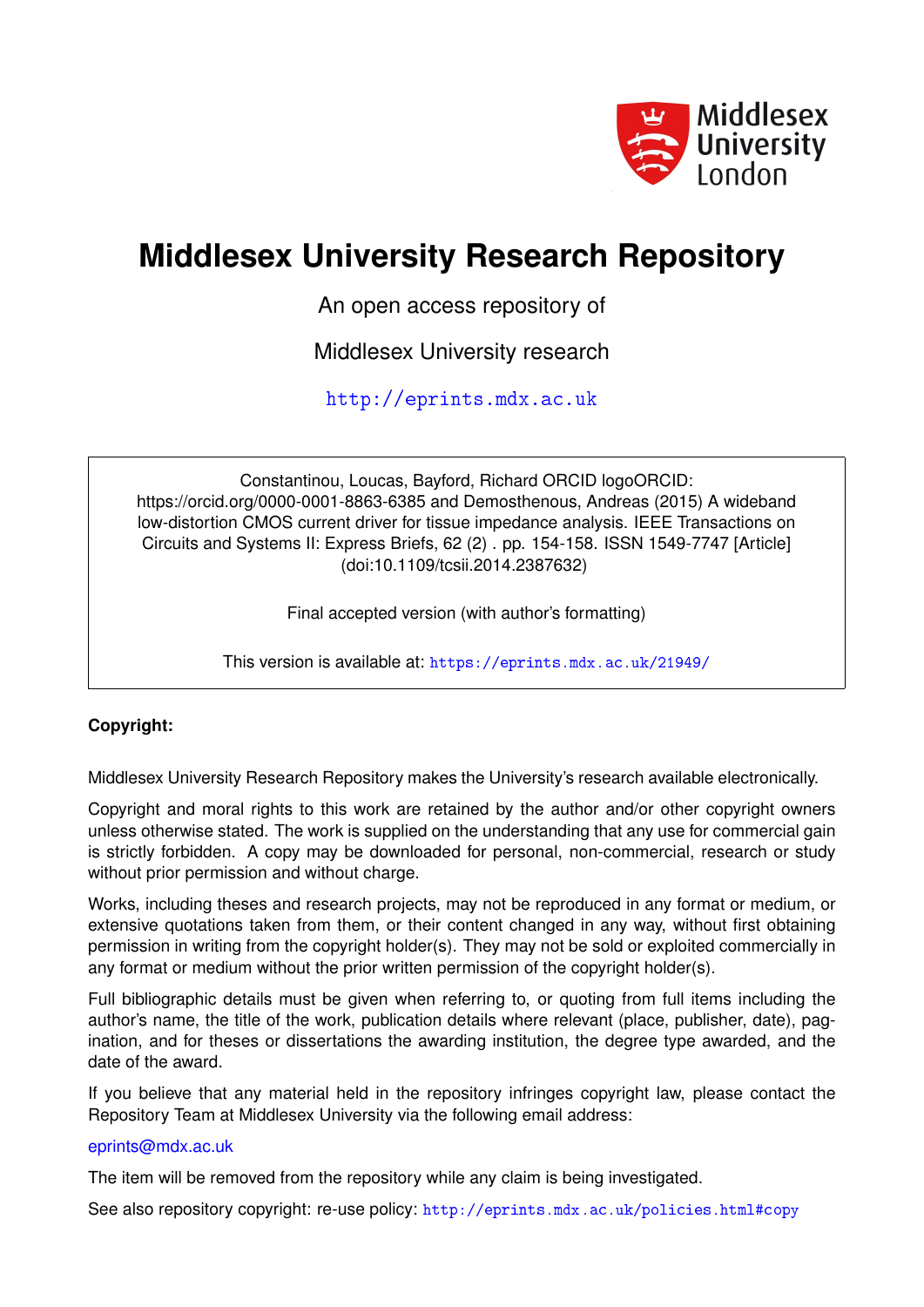# A Wideband Low-Distortion CMOS Current Driver for Tissue Impedance Analysis

Loucas Constantinou, *Student Member, IEEE*, Richard Bayford, *Member, IEEE*, and Andreas Demosthenous, *Senior Member, IEEE*

*Abstract***—Bioimpedance measurements are performed in a variety of medical applications including cancer detection in tissue. Such applications require wideband (typically 1 MHz) accurate ac current drivers with high output impedance and low distortion. This paper presents an integrated current driver that fulfills these requirements. The circuit uses negative feedback to accurately set the output current amplitude into the load. It was fabricated in a 0.35-***μ***m complementary metal–oxide–semiconductor (CMOS) process technology, occupies a core area of 0.4 mm2, and operates from** *±***2.5-V power supplies. For a maximum output current of 1 mAp-p, the measured total harmonic distortion is below 0.1%, and the variability of the output current with respect to the load is below 0.5% up to 800 kHz increasing to 0.86% at 1 MHz. The current driver was tested for the detection of cancer sites from postoperative human colon specimens. The circuit is intended for use in active electrode applications.**

*Index Terms***—Active electrodes, bioimpedance, cancer detection, integrated current driver, low distortion, wideband.**

#### I. INTRODUCTION

**B**IOIMPEDANCE measurement techniques have been applied in the study of tissue electrical properties in a variety of clinical environments for many years. Tissue electrical properties exhibit frequency-dependent characteristics over a wide bandwidth (typically 100 Hz–1 MHz) [1]. The study of the electrical impedance characteristic of tissue provides useful information regarding tissue physiology and pathology [2], [3]. In the case of cancer, normal cells change in an uncontrolled way and can invade surrounding healthy tissue. Changes in tissue structure can be detected by changes in tissue impedance.

A widely used method for measuring bioimpedance is the tetrapolar electrode configuration. It involves applying an ac current through one pair of electrodes and measuring the resulting voltage potentials on a second pair of electrodes. Tissue impedance characteristics can be measured using techniques such as synchronous detection [4]. The ac current driver must have sufficient accuracy over the total operational bandwidth,

Manuscript received June 30, 2014; revised September 15, 2014; accepted November 28, 2014. Date of publication January 5, 2015; date of current version February 7, 2015. This work was supported by the U.K. Engineering and Physical Sciences Research Council (EPSRC) under Grant EP/G061629/1. This brief was recommended by Associate Editor G. Wang.

L. Constantinou and A. Demosthenous are with the Department of Electronic and Electrical Engineering, University College London (UCL), London WC1E 7JE, U.K. (e-mail: loucas.constantinou.10@ucl.ac.uk; a.demosthenous@ucl. ac.uk).

R. Bayford is with the Department of Natural Sciences, Middlesex University, The Burroughs, London NW4 4BT, U.K. (e-mail: r.bayford@mdx.ac.uk).

Color versions of one or more of the figures in this brief are available online at http://ieeexplore.ieee.org.

Digital Object Identifier 10.1109/TCSII.2014.2387632

and its output must be independent of load variations. As a result, the current driver requires a relatively high output impedance relative to the load and low distortion (total harmonic distortion; THD  $< 0.5\%$  typically) particularly for multifrequency drive currents.

A variety of current drivers have been reported in the literature, mainly using discrete designs such as the Howland circuit [5]. Some designs have the addition of generalized impedance converter circuits to reduce the stray capacitance and boost the output impedance [6]. The Howland circuit does not lend itself easily to a fully integrated circuit implementation due to the requirement for very accurate resistors (< 0.1%). The targeted application (colorectal cancer detection) requires intimate contact of the current driver with the electrodes (i.e., active electrodes) for which an integrated circuit is well suited. The use of active electrodes significantly reduces the effect of cabling parasitic capacitance, which can reach a value up to 40–100 pF/m. Cancer detection requires that extracellular physiology is probed at low frequencies and intracellular physiology at high frequencies [7], hence the need for wideband operation, which is limited in existing integrated current drivers [8]–[10].

This paper concerns the design, implementation, and evaluation of an integrated current driver in complementary metal– oxide–semiconductor (CMOS) technology suitable for colorectal cancer (and other applications). The designed current driver uses negative feedback to accurately set the output current amplitude into the load and achieve a low THD. The architecture and circuits of the current driver and analysis of its linearity performance are described in Section II. Section III presents experimental evaluation of the fabricated current driver chip including both electrical bench tests and colorectal tissue impedance measurements. Section IV concludes this brief.

#### II. CIRCUIT DESIGN AND ANALYSIS

#### *A. Current Driver Architecture*

Fig. 1 shows the block diagram of the current driver. It uses two identical single-input differential-output current drivers (subdrivers), i.e., one for sinking current and the other for sourcing current to establish a balanced voltage across the load  $Z_L$ . This configuration cancels the common-mode voltage error across the load due to a voltage imbalance, caused by sense resistor  $R_{s1}$  (or  $R_{s2}$ ), if a single current driver were to be used on its own (subdriver shown in Fig. 1). Each subdriver consists of a preamplification stage realized by a differential difference transconductance amplifier ( $DDTA_1$  or  $DDTA_2$ ), followed by a transconductor  $(G_{m1}$  or  $G_{m2})$ , which performs the voltageto-current conversion operation and drives the load. An on-chip sense resistor ( $R_{s1}$  or  $R_{s2}$ ) is used to monitor the output current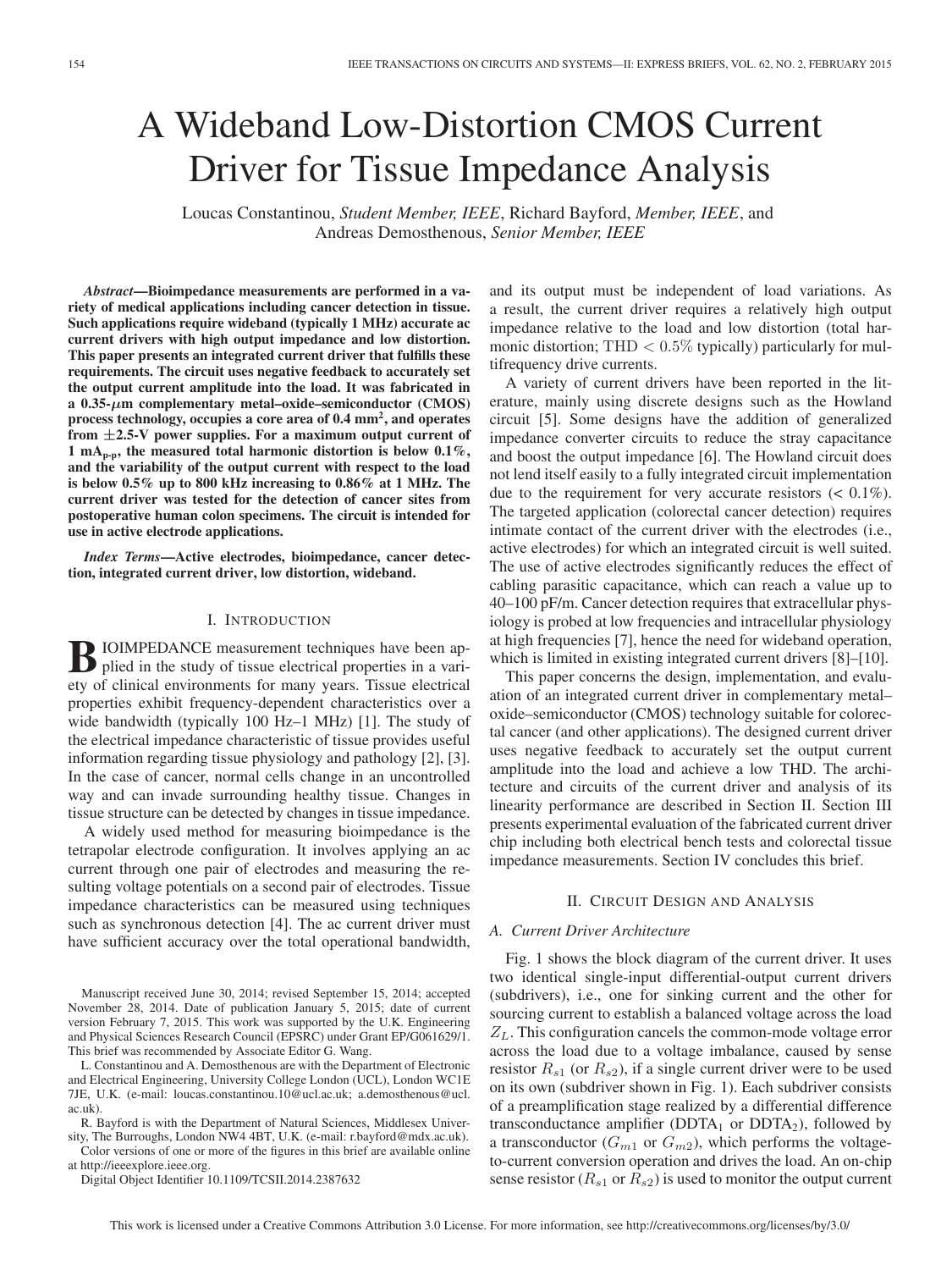

Fig. 1. Current driver architecture. Current is driven into the load  $Z_L$ , which consists of the electrodes  $e_1$ ,  $e_2$  and the tissue. Electrodes  $e_3$  and  $e_4$  are used to measure the resulting voltage potentials (i.e., tetrapolar configuration).

 $I_L$  of each subdriver, and the voltage across the resistor is fed back via a pair of voltage buffers  $[(B_1, B_2)$  or  $(B_3, B_4)]$  to the appropriate terminals of the respective DDTA, thus forming a *negative*-feedback loop. The control voltage  $V_{ref}$  applied to  $G_{m1}$  and  $G_{m2}$  serves to accurately set the dc voltage levels at the two output nodes of the current driver (connected to electrodes  $e_1$  and  $e_2$  in Fig. 1). Although the basic principle has similarities with the current driver in [11], the emphasis has been to extend the operational bandwidth, reduce harmonic distortion, and lower the power supply voltage. An important added feature, which is absent in [11], is the control of the output dc offsets.

The low-frequency transfer function (i.e., transconductance) of each subdriver when the load is assumed to be a resistor  $R_L$ is given by

$$
G_{\text{subdriver}} = \frac{I_L}{V_{\text{in}}} = \frac{1}{R_s + \left(\frac{r_o + R_s + R_L}{r_o}\right) \frac{1}{A_{\text{DDTA}} G_m}}
$$
(1)

where  $r_o$  and  $G_m$  are the small-signal output resistance and gain of the transconductor, respectively, and  $A_{\text{DDTA}}$  is the small-signal voltage gain of the DDTA. The negative-feedback loop will be mostly effective in the case where  $r_o \gg R_s + R_L$ and  $A_{\text{DDTA}}G_mR_s \gg 1$ . Thus,  $G_{\text{subdriver}} \approx 1/R_s$ . Since two subdrivers operate in parallel (see Fig. 1), the total transconductance of the current driver (assuming matched devices) is  $G_{\text{driver}} \approx 2/R_s$ . The low-frequency output resistance  $R_{\text{out}}$  of each subdriver due to the negative feedback is

$$
R_{\text{out}} = r_o + (A_{\text{DDTA}} G_m r_o + 1) R_s. \tag{2}
$$

The subdrivers in Fig. 1 operate in parallel, and the effective output resistance is reduced to  $R_{\text{out}}/2$ , but the reduction can be offset by adjustment of  $A_{\text{DDTA}}G_m$  in (2).

#### *B. DDTA*

Fig. 2 shows the circuit schematic of the preamplification stage, which uses a fully differential topology. Transistors  $M_1-M_6$  form two differential pairs (input transconductance stage) whose output currents are summed at the drain of the diode-connected transistors  $M_7$  and  $M_9$ . Transistors  $M_{3A-B}$ and  $M_{6A-B}$  provide source degeneration to enhance the input



Fig. 2. DDTA transistor-level schematic.

common-mode range. Current mirrors comprising transistor pairs  $M_7$ − $M_8$  and  $M_9$ − $M_{10}$  form a differential output stage with transistors  $M_{11}$  and  $M_{12}$ . This topology allows for independent control of the output stage of the circuit without affecting the input transconductance stage. Transistors  $M_{13A}$ and  $M_{13B}$  provide common-mode feedback control [12], and they are operated in the triode region. The differential output voltages  $V_{o1+}$  and  $V_{o1-}$  are approximately defined by

$$
V_{o1+} \approx \frac{g_{m1,4}(V_{i1a+} + V_{i1b-})}{g_{o8} + g_{o11}}\Big|_{g_{m8} = g_{m7}}
$$
 (3)

$$
V_{o1-} \approx \frac{g_{m2,5}(V_{i1a-} + V_{i1b+})}{g_{o10} + g_{o12}} \Big|_{g_{m10} = g_{m9}}
$$
(4)

where  $g_{mi}$  and  $g_{oi}$ , respectively, represent the small-signal transconductance and output conductance of transistor  $i$ . The difference of  $V_{o1+}$  and  $V_{o1-}$  is the voltage across the sense resistor subtracted from the current driver input voltage  $V_{\text{in}}$ .

#### *C. Transconductor*  $(G_m)$

Fig. 3 shows the circuit schematic of the transconductor that uses a three-current-mirror operational transconductance amplifier (OTA) topology. The low-supply-voltage specification (5 V) of this design (compared with [11]) dictates the use of simple current mirrors with reduced overdrive voltage operation of the output transistors. Approximate output-dc-level stabilization uses triode transistors  $M_{16A}$  and  $M_{16B}$ . However, due to process variations, sufficiently accurate determination of the output common-mode level is not possible. Thus, transistors  $M_{15A}$  and  $M_{15B}$  whose gate voltages are controlled by (external) voltage  $V_{ref}$  are added in the secondary n-type metal–oxide–semiconductor (MOS) current mirror branches. Adjustment of  $V_{ref}$  alters the output dc levels. Care must be taken to ensure that  $V_{ref}$  holds  $M_{15A}$  and  $M_{16B}$  in the triode region.

Considering current mirror pair  $M_{10}-M_{11}$  and triode transistors  $M_{15A}$  and  $M_{16B}$  (assuming that  $M_{15A}$  is in the triode region), the source voltages of  $M_{10}$  and  $M_{11}$  are given by

$$
V_{s10} = V_{g10} - V_T - V_{ov10} = \frac{I_{d10}}{\beta_{15A}(V_{\text{ref}} - V_{\text{SS}} - V_T)}
$$
(5)

$$
V_{s11} = V_{g10} - V_T - V_{ov11} = \frac{I_{d11}}{\beta_{16B}(V_{o2_q} - V_{SS} - V_T)}
$$
(6)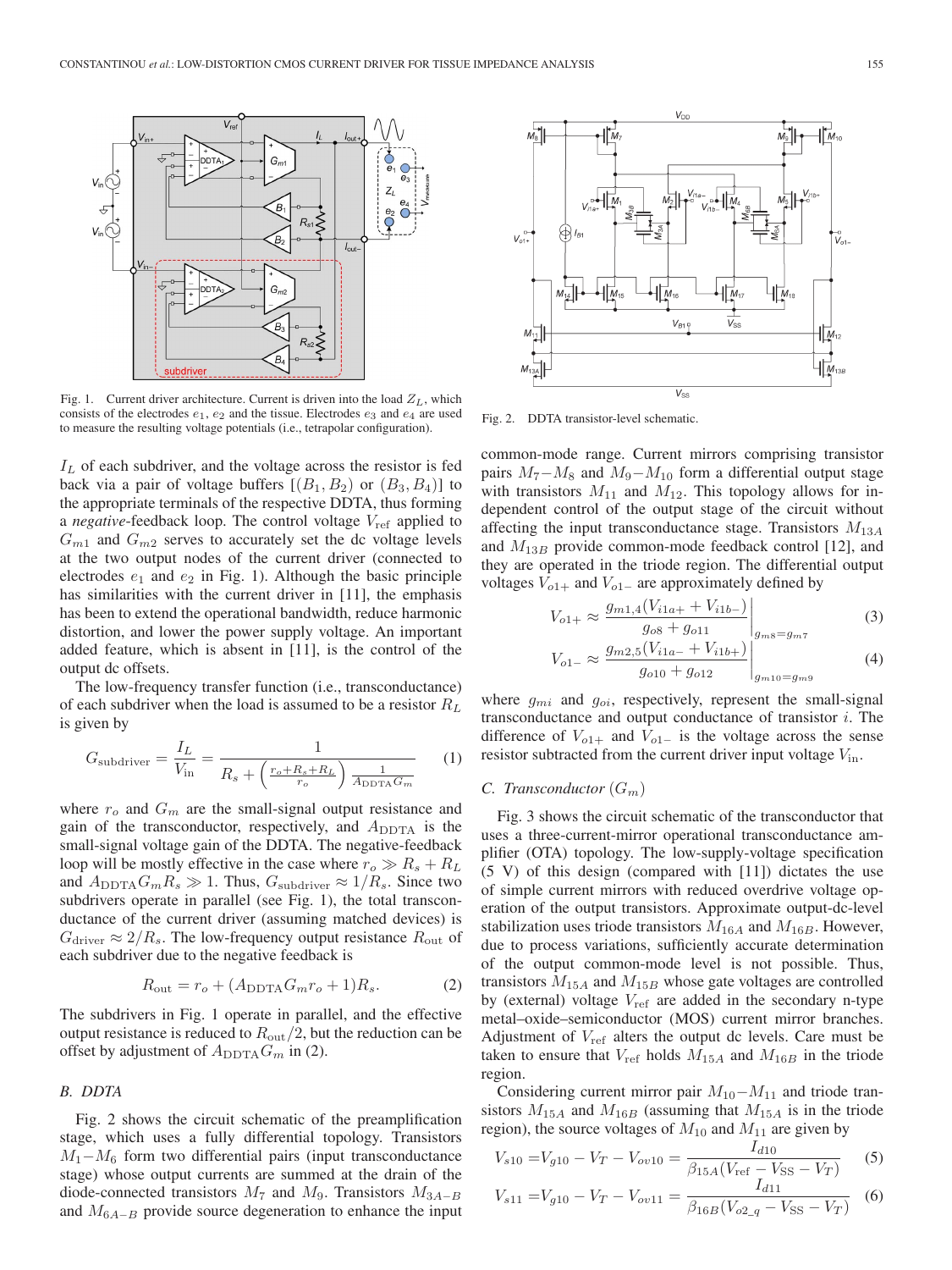

Fig. 3. Transistor-level schematic of the transconductor.

where  $V<sub>g</sub>$  is the gate voltage,  $V<sub>T</sub>$  is the threshold voltage,  $V_{ov} = \sqrt{2I_d/\beta}$  is the overdrive (saturation) voltage,  $\beta$  is the process transconductance,  $I_d$  is the drain current,  $V_{o2-q}$  is the quiescent point of outputs  $V_{o2+}$  and  $V_{o2-}$ ,  $V_{SS}$  is the negative supply voltage, and the subscript numbers in  $V_q$ ,  $V_{ov}$ , and  $\beta$ refer to the respective transistors in Fig. 3.

Through current mirroring, the drain currents of  $M_{11}$  and  $M_{10}$  are (to a first-order approximation) equal. By ensuring that  $M_{15A}$  and  $M_{16B}$  are of equal dimensions, and using (5) and (6), the output dc voltage can be manually adjusted by  $V_{ref}$  in a linear fashion. However, current mirror nonidealities as well as the setting of  $V_{ref}$  that could drive  $M_{15A}$  (and  $M_{15B}$ ) outside the linear region affect the accuracy of the setting. The output voltage compliance of the OTA is

$$
V_{\rm SS} + V_{ds16A,B} + V_{ovM_{9,11}} < V_{o2} < V_{\rm DD} - V_{ov5,7} \tag{7}
$$

where  $V_{\text{DD}}$  is the positive supply voltage. The OTA voltage compliance was designed to be  $\pm 2$  V by ensuring lowsaturation-voltage operation of the output transistors.

#### *D. Voltage Buffer*

Fig. 4 shows the circuit schematic of the voltage buffer. Transistors  $M_1 - M_4$  form two complementary input differential pairs for enhanced input common-mode range, whereas current mirror pairs  $M_5 - M_6$  and  $M_7 - M_8$  sense the p-type MOS differential pair currents. Current mirror pair  $M_{11}-M_{12}$ performs the differential to single-ended operation, whereas  $M_{13}$  and  $M_{14}$  form a second stage gain for enhanced openloop gain. Capacitor  $C_c$  ensures a sufficient phase margin when the output is fed back to the negative input terminal for unitygain operation. The voltage buffer offers a near rail-to-rail input voltage range of  $\pm 2.3$  V in order to accommodate the total OTA output swing.

#### *E. Current Driver Nonlinearity*

Negative feedback offers an advantage over output harmonic content. Considering a single current driver as a nonlinear two-



Fig. 4. Transistor-level schematic of the voltage buffer.

input–one-output system using a preamplifier and a transconductor, the current generated from the transconductor can be evaluated as an output signal consisting of a fundamental frequency and contaminated with higher order harmonics content. Harmonic coefficients can be evaluated considering both openand closed-loop operation.

*1) Open-Loop Operation:* The transconductor output current (see Fig. 3) can be approximated as

$$
I_o (= I_{o+} - I_{o-}) \approx \kappa g_{m1,2} V_i \sqrt{1 - \left(\frac{V_i}{2V_{ov1,2}}\right)^2} \tag{8}
$$

where  $\kappa$  is the current mirror gain factor, and  $V_i = (V_{i2+} V_{i2-}$ ) is the transconductor input differential voltage supplied from the output of the preamplifier. Taking the first two terms of the Taylor series expansion of the square root term in (8), simplifies to

$$
\sqrt{1 - \left(\frac{V_i}{2V_{ov1,2}}\right)^2} \approx 1 - \frac{1}{2} \left(\frac{V_i}{2V_{ov1,2}}\right)^2.
$$
 (9)

The output current (8) is then given by

$$
I_o \approx \kappa g_{m1,2} V_i - \frac{\kappa g_{m1,2}}{8V_{ov1,2}^2} V_i^3.
$$
 (10)

Assuming  $V_i = 2V_a A \cos \omega t$ , where A is the open-loop gain of the preamplifier (which is assumed linear over the required input range), and  $V_a$  is the input signal amplitude, then (10) becomes

$$
I_o \approx \left( a_1 - \frac{3a_3}{4} \right) \cos \omega t - \frac{a_3}{4} \cos 3\omega t \tag{11}
$$

where the coefficients  $a_1$  and  $a_3$  are

$$
a_1 = 2\kappa g_{m1,2} A V_a \tag{12}
$$

$$
a_3 = \frac{\kappa g_{m1,2} (A V_a)^3}{V_{ov1,2}^2}.
$$
 (13)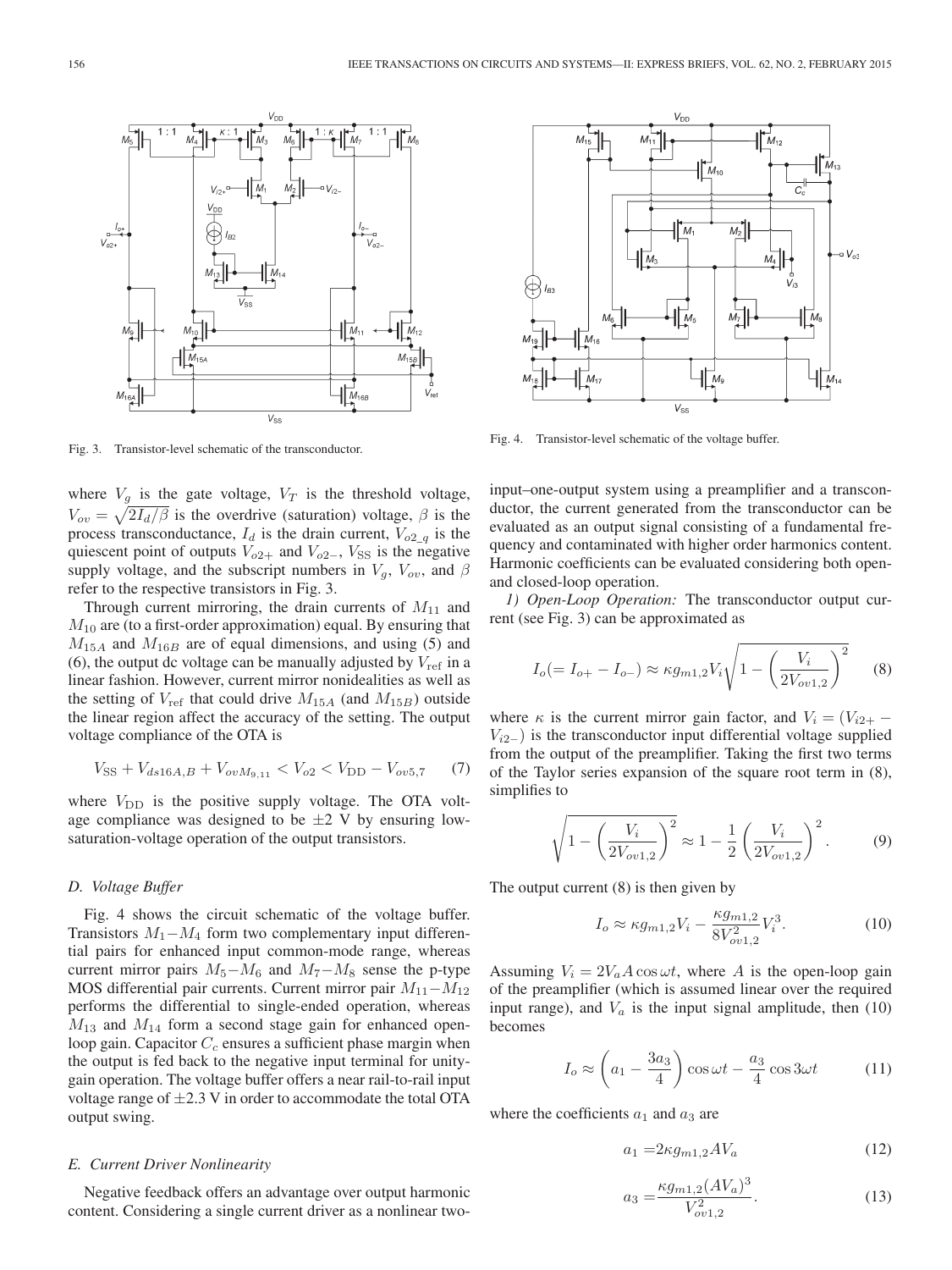

Fig. 5. Chip microphotograph. The area of the complete current driver (consisting of two subdrivers) is enclosed in the dashed rectangle.

*2) Closed-Loop Operation:* In the case of closed-loop operation (incorporating a sense resistor and a linear unity gain buffer in the feedback path as in Fig. 1), the signal to the negative input terminal of the transconductor is  $V_{i2-} = A I_0 R_s$ , and (10) becomes

$$
I_o \approx \kappa g_{m1,2}(V_{i2+} - A I_o R_s) - \frac{\kappa g_{m1,2}}{8V_{ov1,2}^2}(V_{i2+} - A I_o R_s)^3
$$
\n(14)

where  $R_s$  is the feedback sense resistor. The output signal can be also expressed as a Taylor series in which the signal to the transconductor positive input terminal (i.e.,  $V_{i2+}$ ) is the independent variable and assuming that when the input signal is zero, the output current is zero, the new coefficients are

$$
a_1' = \frac{\kappa g_{m1,2} A V_b}{1 + \kappa g_{m1,2} A R_s}
$$
(15)

$$
a_3' = \frac{\kappa g_{m1,2}(AV_b)^3}{8V_{ov1,2}^2(1 + \kappa g_{m1,2}AR_s)^4}
$$
(16)

where  $V_b$  is the new input signal amplitude  $(V_b > V_a$  due to reduced gain) responsible for the same output current amplitude as in the open-loop case. The new coefficients show a reduction in their amplitude due to the action of the negative feedback. Simulations showed that for an output current of 300  $\mu A_p$  at an input signal frequency of 500 kHz, closed-loop operation yields approximately 30 dB lower third harmonic distortion compared with open-loop operation. This explains the low distortion performance of the new current driver in comparison to other integrated current drivers [8]–[10] that are open-loop systems. Note that other sources of nonlinearity (e.g., in the preamplifier stage) will also be attenuated as a result of the closed-loop feedback.

#### III. MEASURED RESULTS

#### *A. Electrical Characterization*

The current driver was fabricated in a  $0.35-\mu m$  CMOS technology for operation from  $\pm 2.5$ -V power supplies. Fig. 5 shows the die microphotograph. The core area of the current driver is  $0.4 \text{ mm}^2$ , and the total chip area including the pads and test structures is approximately 2.8 mm2. The circuit design, simulations, and layout were developed with Cadence using the tool kit provided by the foundry. Each of the two on-chip sense resistors  $R_{s1,2}$  were 500  $\Omega$ .

TABLE I MEASURED PERFORMANCE AND COMPARISON

| Parameter                               | [8]                                    | [9]                                | [10]                                                                            | This Work                                                          |
|-----------------------------------------|----------------------------------------|------------------------------------|---------------------------------------------------------------------------------|--------------------------------------------------------------------|
| Bandwidth                               | $90$ kHz                               | 100-100 kHz                        | $\leq$ 1 MHz                                                                    | $\leq$ 1 MHz                                                       |
| Output<br>impedance                     | $>$ 560 k $\Omega$<br>@ 90 kHz         |                                    | $> 500 \,\mathrm{k}\Omega$<br>@ 500 kHz<br>$>160 \,\mathrm{k}\Omega$<br>@ 1 MHz | $>1$ M $\Omega$ (a)<br>500 kHz.<br>$360 \text{k}\Omega$<br>@ 1 MHz |
| Max. output<br>current                  | $350 \mu A_{p-p}$                      | $400 \mu A_{p-p}$                  | 500 $\mu A_{p-p}$                                                               | $1mA_{p-p}$                                                        |
| <b>THD</b>                              | $< 1\%$<br>$(a)$ 250 μA <sub>p-p</sub> | $< 0.2\%$<br>$(a)$ 200 μ $A_{p-p}$ | 0.79%<br>$(a)$ 500 μ $A_{p-p}$                                                  | $< 0.1\%$ *<br>$@1mAp-p$                                           |
| Voltage<br>compliance<br>(Power supply) | >1.5 V<br>(1.5 V)                      | 0.4V<br>(1.8 V)                    | $\pm 1.8$ V<br>$(\pm 2.5 V)$                                                    | $\pm 2$ V<br>$(\pm 2.5 \text{ V})$                                 |

\* Measured at 50 kHz. Simulations show that this value is attained at the maximum output current for frequencies up to 1 MHz.



Fig. 6. Variation of transconductances of all chips versus input voltage at 10 kHz with a load of 1 kΩ||4.3 pF. The trasconductances are constant over the maximum input voltage range.

Nine chips were tested. Each chip was mounted on a custom printed circuit board providing the necessary bias currents and input/output signals to the circuit. The transconductance of the current driver over the required input voltage range and the accuracy of the output current over the frequency range 10 kHz to 1 MHz were examined. Other parameters such as output impedance and THD (measured with an SRS DS360 ultralowdistortion function generator) are listed in Table I.

Fig. 6 shows the measured transconductances for all chips at an operating frequency of 10 kHz with a load of 1 k $\Omega$ ||4.3 pF. The input signals to the current driver were from a TTi TGA12101 signal generator. The maximum input signal of  $\pm 125$  mV should generate an output current of 1 mA<sub>p-p</sub>. The measured average transconductance was 4.03 mA/V with a standard deviation from all the chips of 0.04 mA/V. The maximum spread between all nine chips was  $\pm 1.45\%$ .

The accuracy of the output current with different loads was measured using a series of saline tank experiments. A plastic circular tank (190 mm in diameter, 105 mm in height) containing sixteen 3-mm-diameter stainless steel electrodes (only four were activated) was filled with potassium chloride (KCl) solution of different conductivities (monitored by a HANNA HI 8733 conductivity meter) to represent different physiological entities [13]. The output current was measured for each conductivity value over the frequency range of 10 kHz–1 MHz. The injected current was measured by monitoring the voltage across a 100 Ω resistor in series with the load using an AD8253 instrumentation amplifier. The magnitude of the load impedance